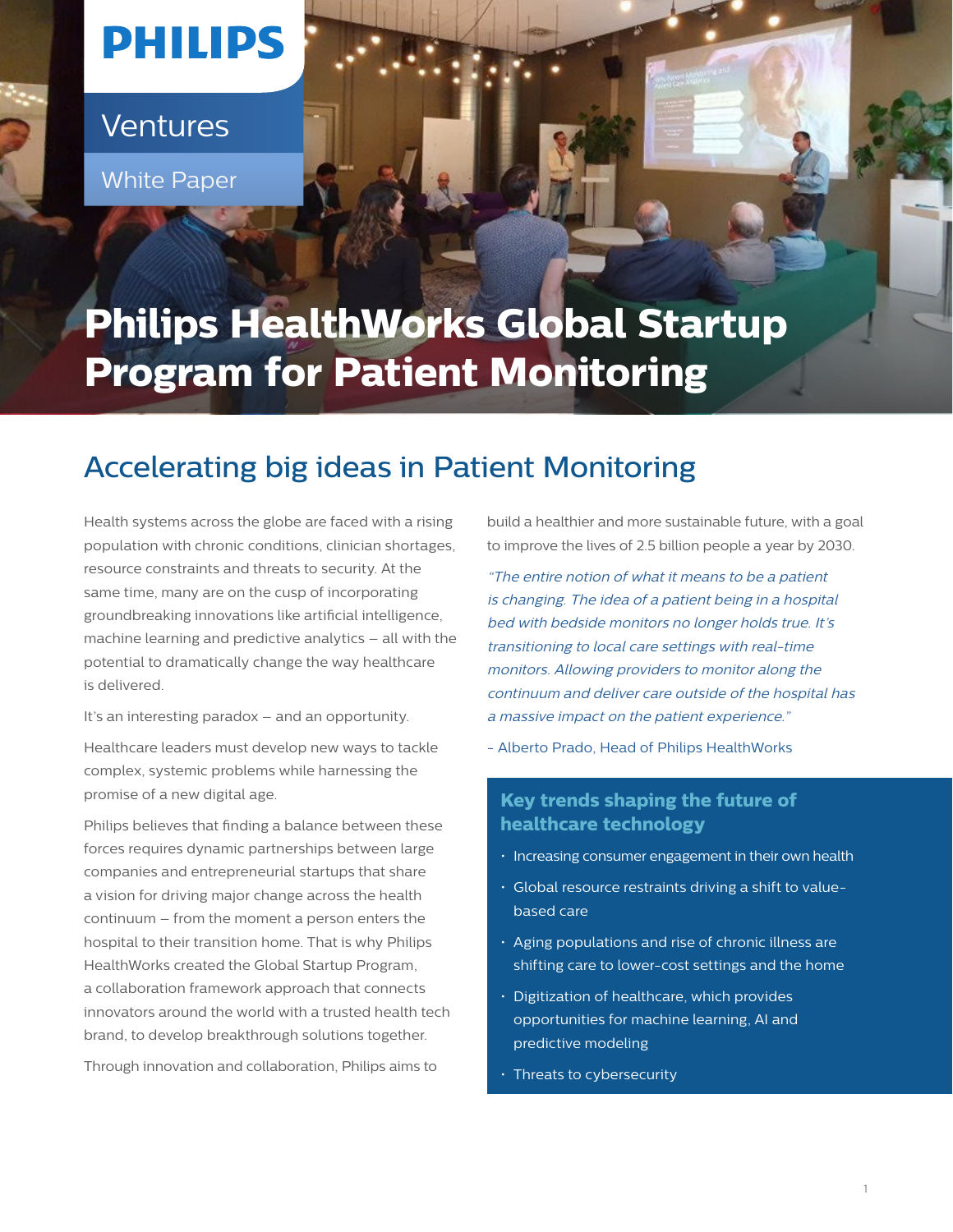# Patient monitoring as a gateway to innovation

Patient monitoring is fertile ground for these exciting partnerships.

In today's high and low-acuity settings, the pressure is on to provide caregivers with fast, accurate information. They are looking to move beyond siloed "workstation" thinking, to developing "workflow" solutions that avoid unwanted outcomes, clinical variation and unnecessary cost. Yet patient data is growing exponentially. Hence, organizations are urgently seeking strategies to filter this information to inform their clinical decision-making, especially as current complex networking systems can become outdated and not speak to each other, and technical staff may not have visibility into the status of their devices – risking downtime and disruptive breaches.

A powerful patient monitoring solution has the capacity to confront all this. At its most basic, a patient monitoring system is designed to acquire patient data, aggregate it and display it in a format that is meaningful and actionable. It can capture a steady stream of patient data from monitors and other medical devices, then feed it securely to an Electronic Medical Record (EMR) for virtually gap-free patient records from admission to discharge – even during transport.

Patient monitoring solutions can also deliver vital signs, waveforms and alarms directly to caregivers on the move throughout the hospital and provide clinical decision support tools and advanced algorithms to help identify patient deterioration early. It can foster communication between networks and allow IT and biomed staff to remotely access the system to quickly diagnose issues, update software, manage inventory and performance. And it can all be presented with intuitive user interfaces that look and feel more like consumer electronic devices.



"Patient safety continues to be a top concern for the healthcare industry… Patient monitoring technology can provide clinicians with smarter alarms and virtually gap-free data to lower the chances of preventable adverse events while helping them to improve patient outcomes."

— Peter Ziese, PhD, MD, Business Leader, Philips Patient Monitoring & Analytics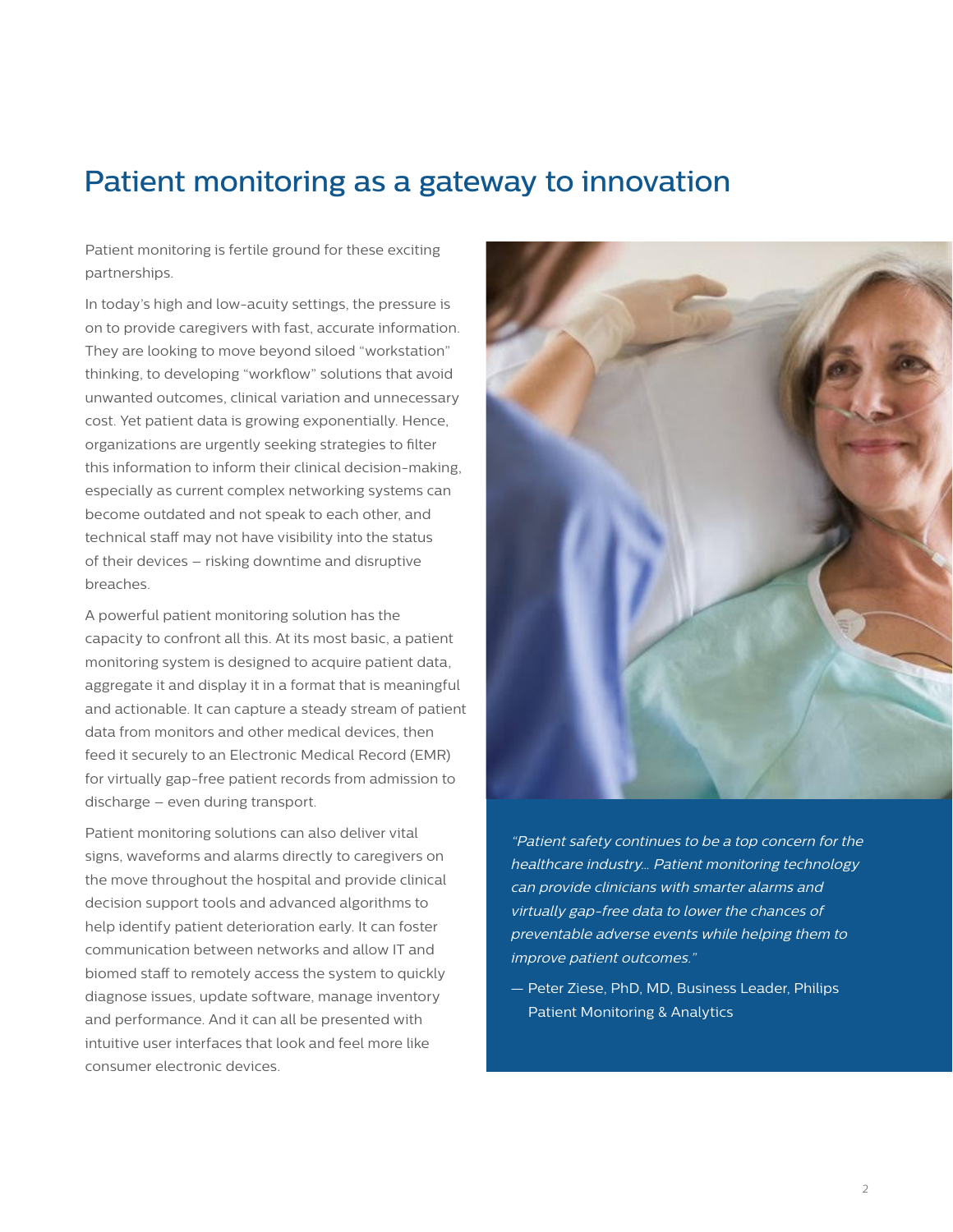## **Philips has strengths across the continuum**



### **Pairing innovators with industry leaders: Philips areas of strength**

As wearables, telehealth and patient engagement gain traction, the patient monitoring market is expected to be worth more than \$350 billion by 2025.<sup>1</sup> Philips HealthWorks hopes to harness this opportunity by tapping into the entrepreneurial spirit of startups and pairing them with Philips, a health tech leader with a proven track record of breakthrough innovations.

Philips has demonstrated 100+ years of experience in healthcare. With a global footprint and presence in thousands of hospitals worldwide, our patient monitoring solutions monitor more than 275 million people every year.

Some of our most noteworthy contributions in Patient Monitoring solutions include:

#### **Clinical decision support.**

Philips premium technologies are powered by smart capabilities designed to reveal top-quality measurements, especially in the ICU, alarm fatigue and data overload. Philips environmental and process assessments, coupled with technology, aims to reduce alarm fatigue.

#### **Feet on the ground, as clinical technology experts.**

With our analytic and service capabilities, we are poised to help customers intelligently filter the data buried in their ecosystems so they can customize their systems to facilitate decision-making.

#### **Focus on early detection of deterioration.**

Our adaptive intelligence - driven support with predictive analytics in the general ward and in critical care aims to identify early detection of deterioration. With early warning scoring capabilities, our technology can help clinicians to identify deterioration to enable appropriate, timely interventions.

#### **Leadership in telehealth technology.**

Our critical care program is driven by Philips eICU Research Institute, a platform built from a repository of anonymous critical and acute care data from 400+ ICUs.2 The database is used for benchmarking analytics and informs clinical decision support tools.

## **AI as encompassing big data, machine learning and predictive analytics.**

Philips has been active in advanced data science, data analytics and AI to improve solutions for health management and healthcare, with data science and AI teams creating solutions since early 2000.

"In thinking about the design for care that keeps people healthy, rather than only treating someone who is sick, we will build a healthcare system that is connected, aware and adaptive to patient needs. It allows for continuous monitoring of patients anywhere, so that care is provided wherever and whenever it's needed."

— Jeroen Tas, Chief Strategy & Innovation Officer, Royal Philips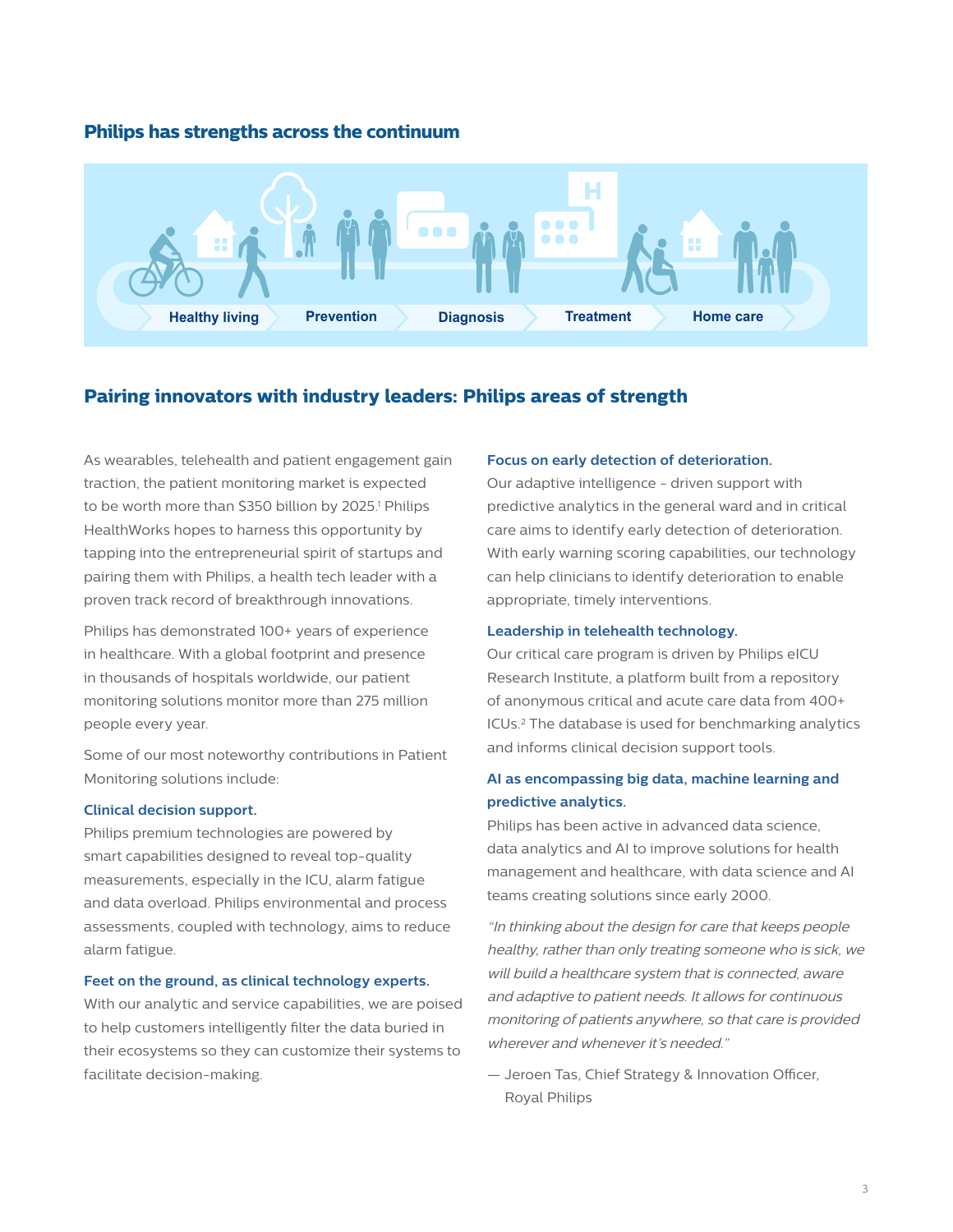

#### **Industry trends**

By all accounts, we are at an inflection point, as powerful trends are shaping the field.

- **• New AI capabilities**: AI, related to data analytics, is at an apex in terms of current market interests, yet, in reality, AI is still emerging on an integrated and extensive market scale.
- **Regulatory changes**: In the United States, the value of patient monitoring is recognized at the federal level. Centers for Medicare and Medicaid Services have called for expansion of reimbursement for remote care, seeking to "make sure home health agencies can leverage innovation to provide stateof-the-art care."3
- **Transforming business models**: There is a need for technology providers to take a solutions-focused approach. Instead of being a B2B provider of products, the industry is transitioning to become service providers through strategic partnerships.
- **• The demand for benchmarking**: International benchmarking of performance is an increasingly sought-after capability. Health systems are also looking for opportunities to work with international groups to do collaborative research, and to help them pull together robust clinical data elements.
- **• Education**: For future clinicians to use telemedicine effectively, a growing number of medical schools and teaching hospitals are including telehealth in

the classroom setting. Students learn how to monitor the flow of real-time data from a patient's wearable device, for example.

- **• The need for security**: Cybersecurity continues to be critical, especially as patient data flows beyond the hospital and into the home. The shift of healthcare and patient data from multiple physical devices into the cloud also brings a host of software and security challenges.
- **• User-centric design**. With monitoring technology increasingly being placed in the hands of the patient, design and well-tested, well-researched ideas are more important than ever.
- **• The Internet of Medical Things**. IoMT is creating an expansive opportunity across the continuum of care to learn about, optimize, predict, intervene and experience healthcare in new ways. It is expected to grow at a 26% CAGR to more than \$70 billion by 2021.4
- **• From bedside to webside**: Predictive analytics is enabling preventive health management on the population level, and the growing importance of care beyond the hospital increases demand for population health solutions. Remote monitoring technologies are continuing to play a critical role in home monitoring, potentially preventing readmissions.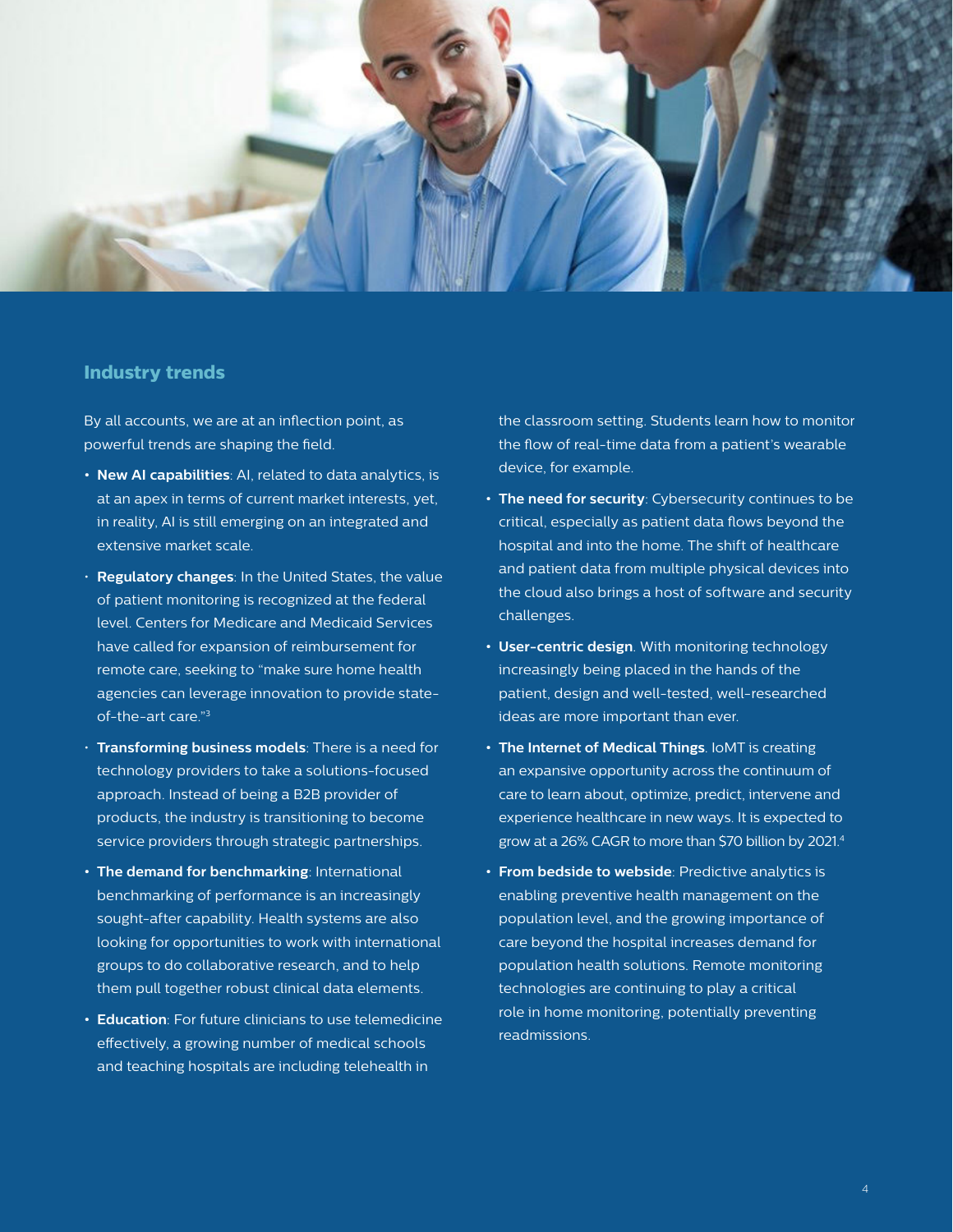We expect our next generation of patient monitoring to deliver filtered, relevant clinical insights to optimize workflows for efficient, accurate patient progression and to expand the indication of a patient's status to reflect successful progression along a care pathway. From our clinical data sources and experience in acute care, Philips believes that we have a critical foundation to deliver these capabilities.

Our patient monitoring solutions will extend further to areas beyond high acuity areas, in response to health systems' need to move from fighting fires to managing embers.

We are strengthening our ability to provide solutions for hospitals and health systems by focusing on longterm strategic partnerships that look at creative ways to customers stay ahead of curve.



"As patient monitoring evolves from siloed devices to highly-integrated clinical IT systems, the combination of improved diagnostics, simpler cyber security strategies and new operationally based business models through remote enablement will continue to reshape the modern patient monitoring system as we know it."

— James Caffrey, Leader of Strategic Projects & Ventures, Philips Connected Care Informatics

# **Philips is shifting**

**From**: An ICU-centric model **To**: More uncharted territory in general wards, and into create continuous health tracking

**From**: Monitoring playing a reactive role in the care process

**To**: A proactive role, with AI and computer science

**From**: A data focus **To**: Contextualized actionable insights

**From**: Monitoring mostly inside the hospital **To**: Seamless connections linking patient data captured externally back to clinicians

**From**: A focus on monitoring body signs **To**: Meaningful integrated data

# **Philips HealthWorks Patient Monitoring cohort: areas of focus**

At HealthWorks we know that to address some of the biggest healthcare challenges it takes partnering, knowledge, and access. Therefore, we have built proprietary methodologies that are designed to create a roadmap for collaboration between a startup and Philips.

During the intensive 12-week Patient Monitoring and Patient Care Analytics Global Startup Program, Philips HealthWorks will simultaneously engage with startups spread across the world, with the aim of validating their propositions, helping to build, test and scale their ideas, and exploring possible collaborations. In addition to benefitting from Philips' know-how and experience in the professional healthcare domain, the selected startups will have access to expertise in the company's innovation ecosystem, which comprises hospital, academic, industry and financial partners.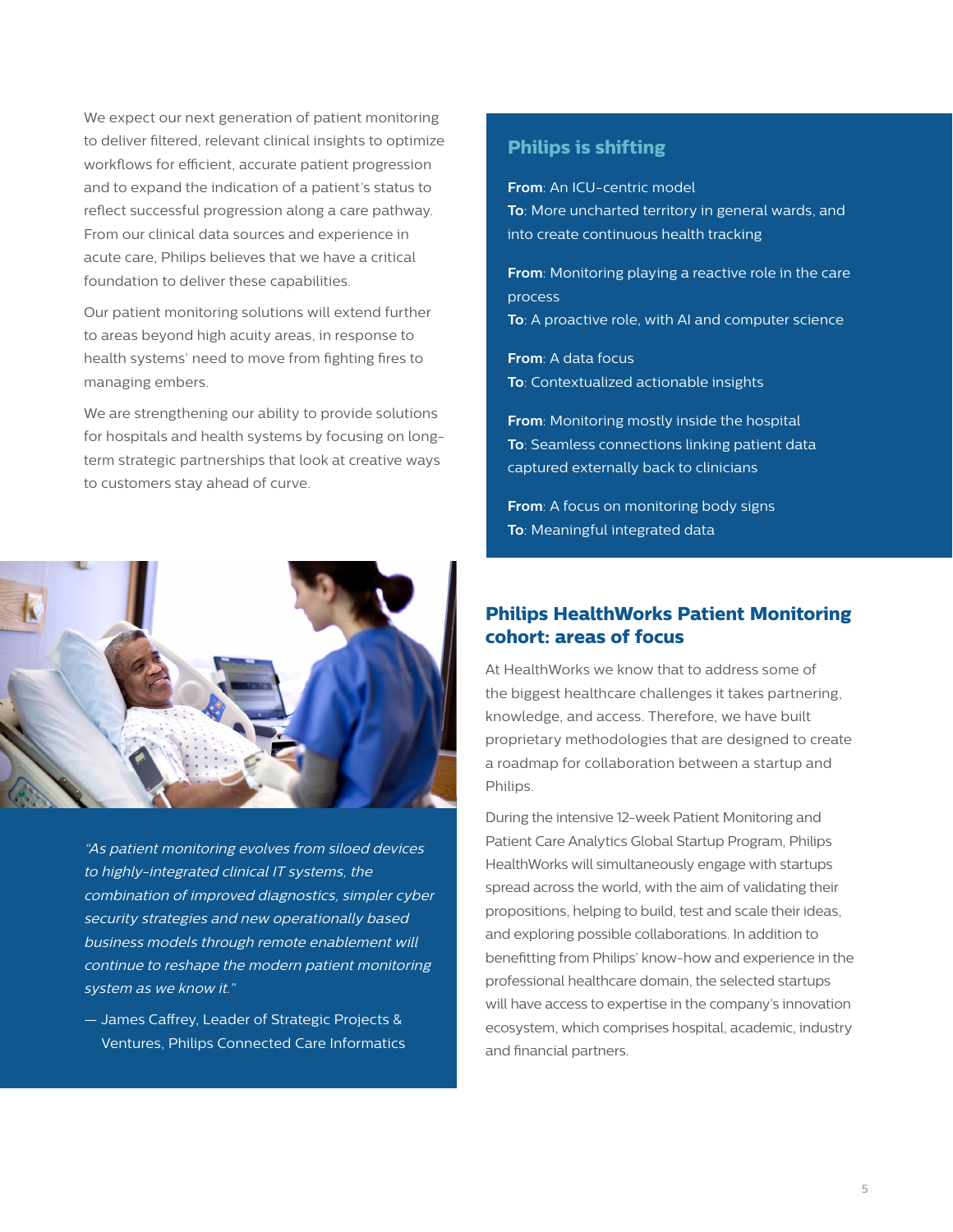The 2019 Global Startup Program prioritizes three key areas for collaboration with startups:

- **• Patient Data Acquisition –> New Measurement** Techniques for inpatient and ambulatory monitoring including wearables (in and out of the hospital), with potential focus on sleep, pain and the elderly
- **• Patient Data Aggregation –> Process Optimization and Communication** for better workflow
- **• Patient Data Action and Distribution –> Pattern Recognition and AI** (algorithms and adaptive intelligence for operational improvements including optimizing resources at an enterprise level)

Additionally, one of the key organizing principle of the Program is how we help customers achieve their Quadruple Aim goals: achieving better health outcomes, lowering the cost of care and improving the staff and patient experience.

The 2019 Philips HealthWorks Global Startup Program will run simultaneously from three of our innovation hubs, located in Cambridge (US), Eindhoven (Netherlands), and Shanghai (China).

# **Quadruple aim**



#### **Improved patient experience**

Improving the patient experience of care (including quality and satisfaction)



#### **Better health outcomes** Improving the health of individuals and populations



**Improved staff experience** Improving the work life of health professionals



**Lower cost of care**  Reducing the per capita cost of health care

## **Imperatives for startup partnerships**

Thousands of startups eager to embrace open innovation have applied to become one of the handful of companies to go through Philips Startup Program. As part of the application process, Philips HealthWorks carefully evaluates proposals to make sure the right conditions are met, including:

- High-quality data to support that the innovation works as it is intended to
- Demonstrated customer traction
- Use of algorithms/measurements that align with Philips rigorous standards
- Applicability in global markets
- Integration with Philips existing solutions, and interoperable with others as well
- Can meet rigorous privacy and data security standards

Philips is eager to make Philips leadership available to small businesses and project teams the world over, to support the acceleration and go-to-market of breakthrough patient monitoring solutions. Together we may just be able to solve some of the challenges facing healthcare today and in doing so, impact the lives of billions of people. Please visit [ventures.philips.com](http://ventures.philips.com) to learn more.